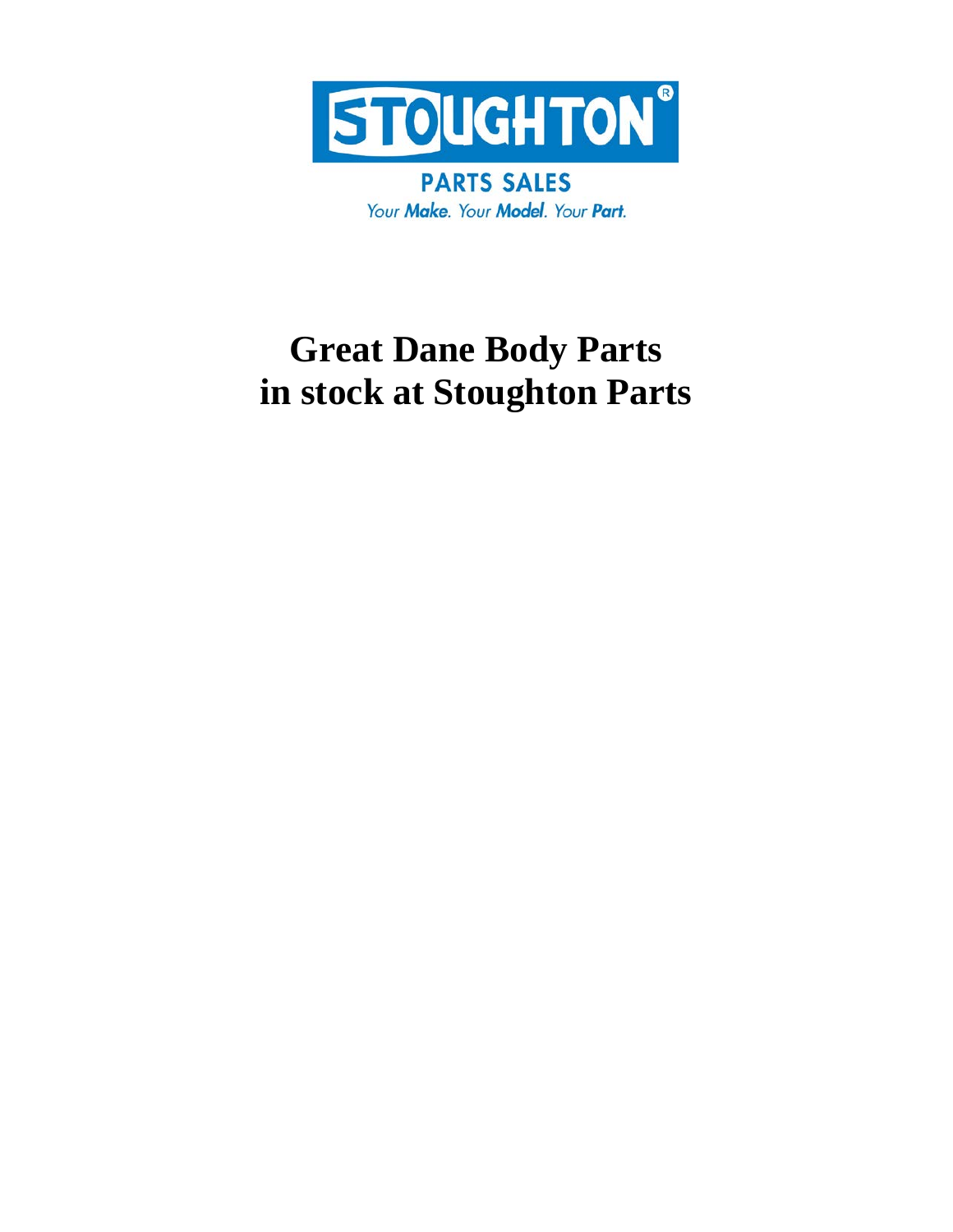### **Hinges & Roof Bows**

| GD#08138    | HINGE, 3-HOLE                   |  |
|-------------|---------------------------------|--|
| GD#31801018 | HINGE, 3-HOLE                   |  |
| GD#42500813 | HINGE, 3-HOLE                   |  |
| GD#31800904 | HINGE, 4-HOLE                   |  |
| GD#47563    | HINGE, ALUM, 3-HOLE             |  |
| GD#3190100  | HINGE PIN, 4.5IN. MIN BUY 10    |  |
| GD#44573    | HINGE PIN, ROUND HEAD,<br>.38in |  |

| GD#14113    | ROOF BOW, ALUM 98.61in                         |                     |
|-------------|------------------------------------------------|---------------------|
| GD#69102526 | ROOF BOW, STEEL, .75in<br><b>ARCH, 98.62in</b> | 1.000<br>$+1.500 -$ |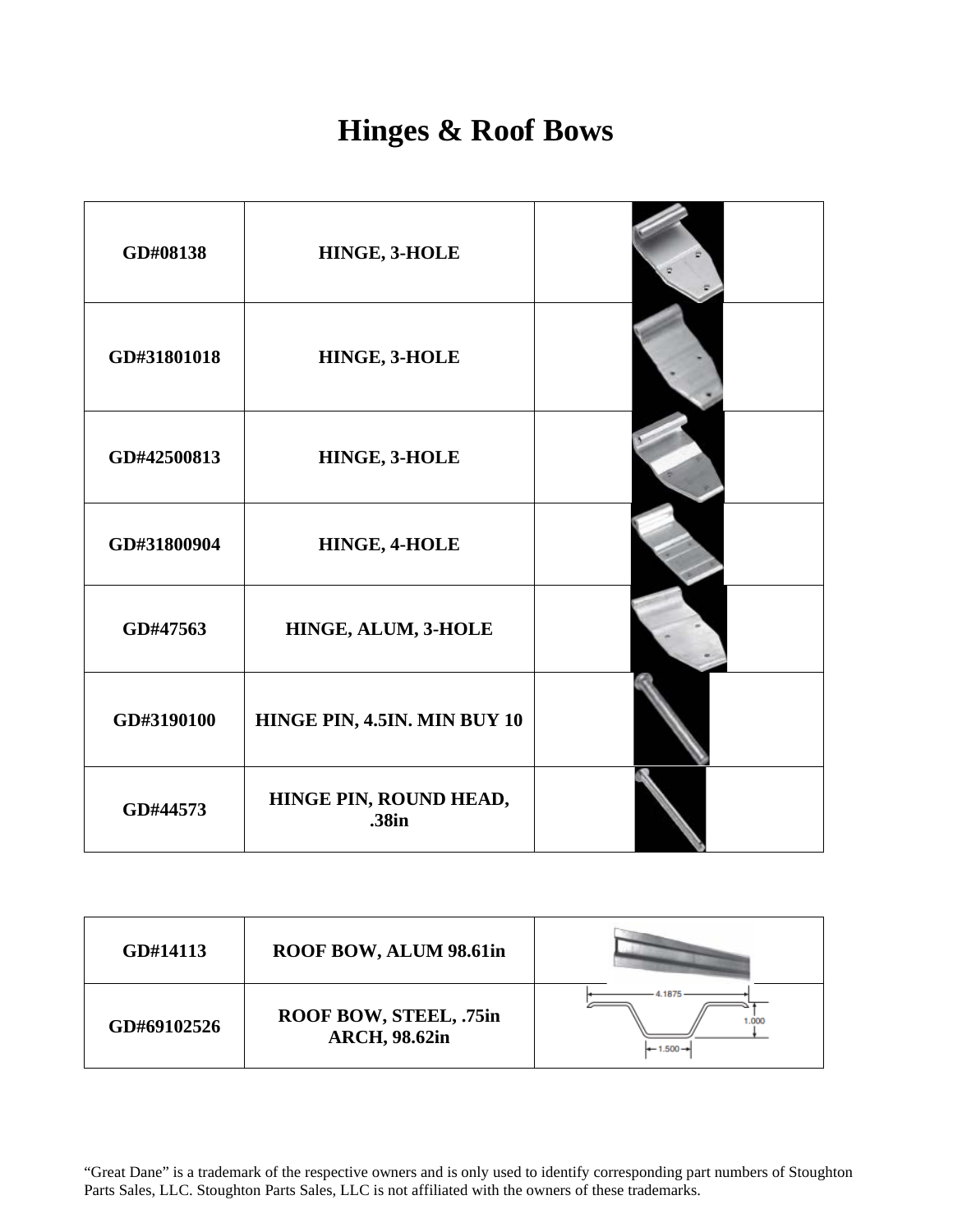## **Corner Caps**

| GD#40701232  | <b>CORNER CAP</b>                                                                       |  |
|--------------|-----------------------------------------------------------------------------------------|--|
| GD#40702111  | <b>CORNER CAP, 3.5in RADIUS</b>                                                         |  |
| GD#40702110  | <b>CORNER CAP, 6in RADIUS</b>                                                           |  |
| GD#69102183  | <b>CORNER CAP, ALUM</b>                                                                 |  |
| GD#P40711662 | <b>CORNER CAP, CURBSIDE</b><br>(GD#43000301)                                            |  |
| GD#P40711663 | <b>CORNER CAP, ROADSIDE</b><br>(GD#43000302)                                            |  |
| GD#41202017  | <b>CORNER CAP, CURBSIDE,</b><br><b>SUPERSEAL NEW STYLE 2.25"</b><br><b>LIGHT FLANGE</b> |  |
| GD#41202018  | <b>CORNER CAP, ROADSIDE,</b><br><b>SUPERSEAL NEW STYLE 2.25"</b><br><b>LIGHT FLANGE</b> |  |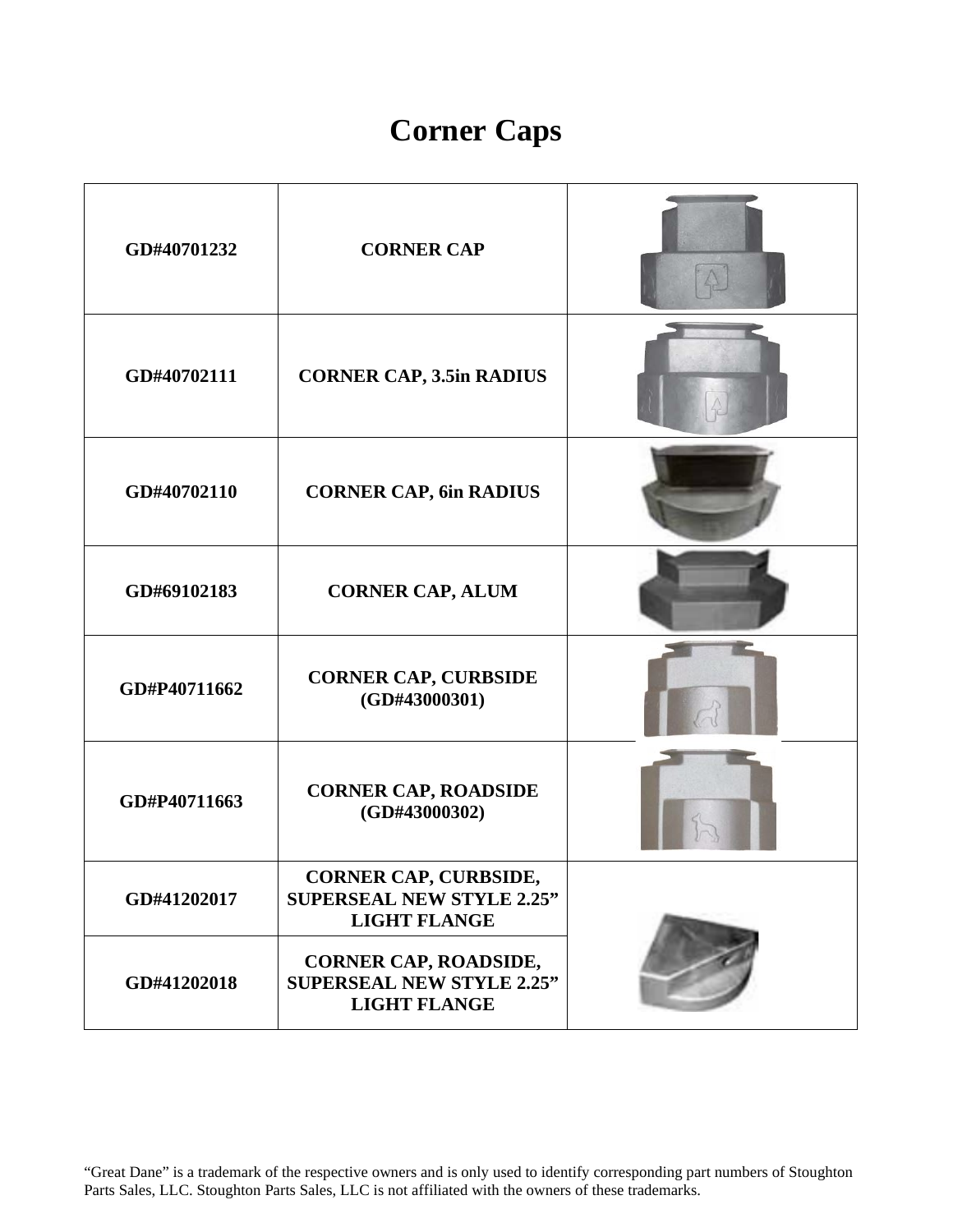#### **Corner Post, Corner Radius, Side Posts**



"Great Dane" is a trademark of the respective owners and is only used to identify corresponding part numbers of Stoughton Parts Sales, LLC. Stoughton Parts Sales, LLC is not affiliated with the owners of these trademarks.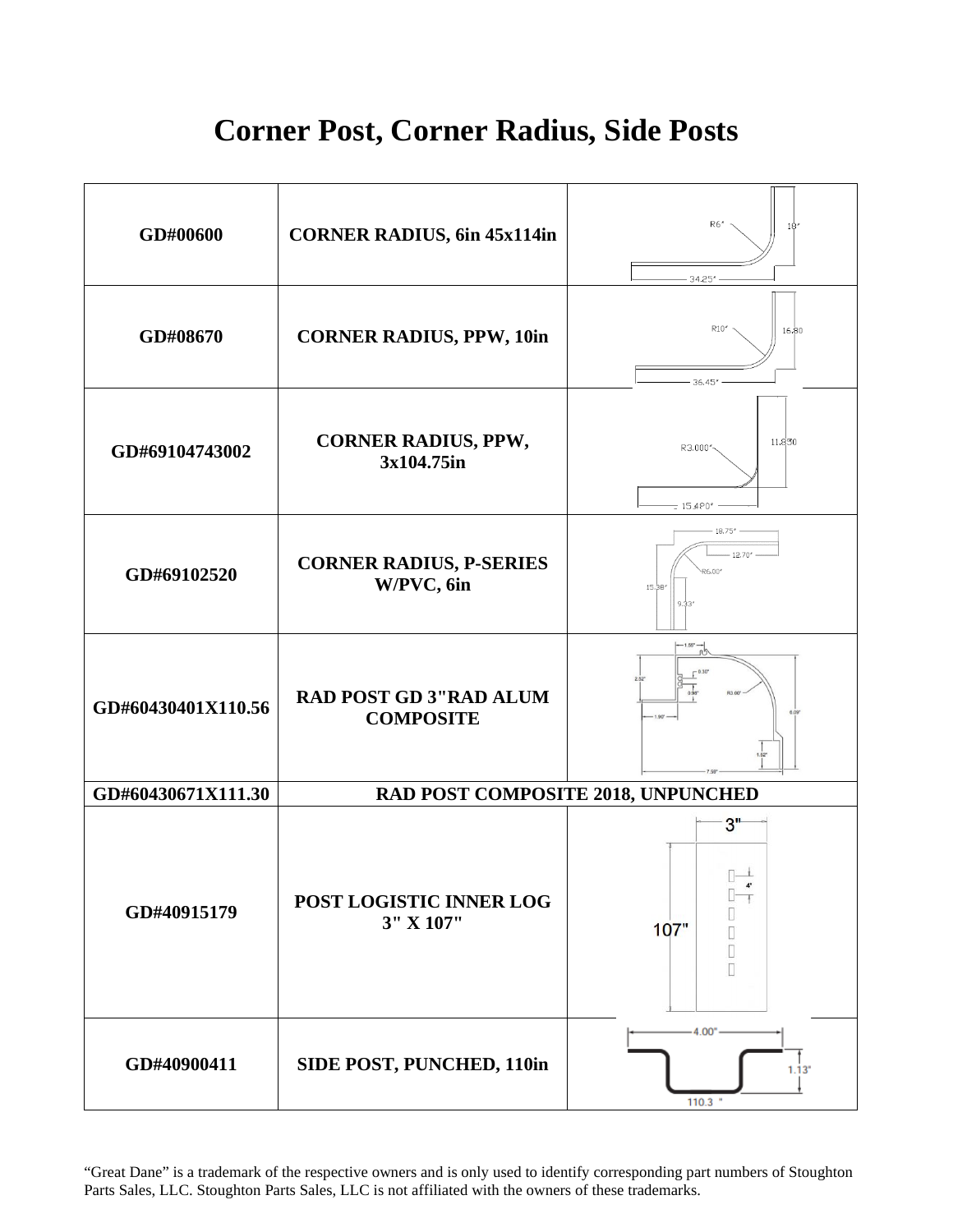#### **Bumpers & Door Gasket**

| GD#035-25182 | DOCK BUMPER, 6.75x2.5x4.13 IN       |                            |
|--------------|-------------------------------------|----------------------------|
| GD#41700304  | DOCK BUMPER, 6IN, POLY              |                            |
| GD#95573     | DOOR CHANNEL, ALUM,<br>3/4x120in    |                            |
| GD#95583     | DOOR CHANNEL, ALUM,<br>$3/4x120$ in |                            |
| GD#45985     | <b>DOOR GASKET 200ft PIECE</b>      | 1.085<br>1.100<br>$-1.000$ |

"Great Dane" is a trademark of the respective owners and is only used to identify corresponding part numbers of Stoughton Parts Sales, LLC. Stoughton Parts Sales, LLC is not affiliated with the owners of these trademarks.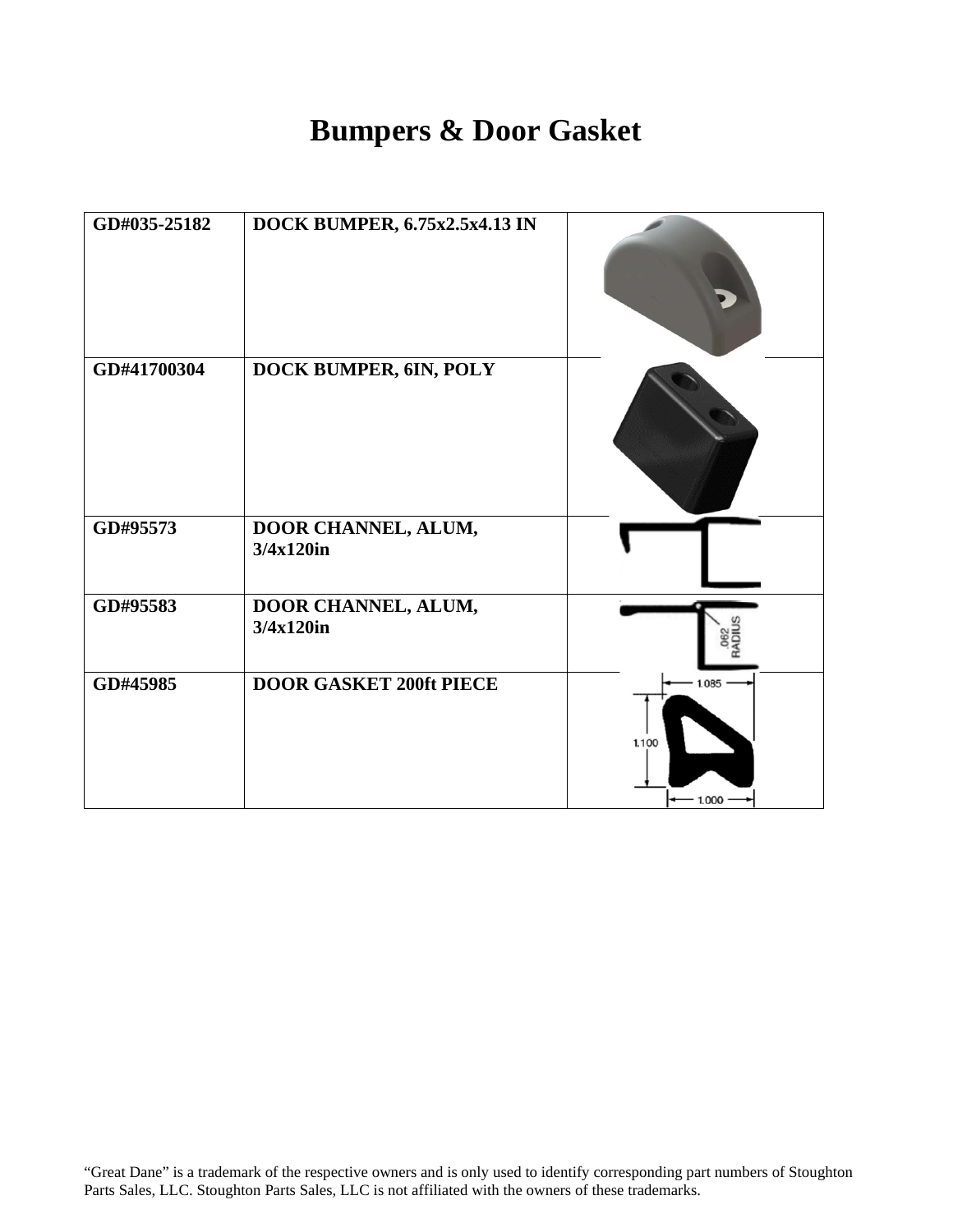#### **Panels & Rails**

| GD#0832768701788   | SIDE PANEL, WHITE W/PVC,<br>16CORR, .040X49X107     | 8.00"<br>4.00"<br>8.00"<br>4.00"<br>6.50"<br>49.00'           |
|--------------------|-----------------------------------------------------|---------------------------------------------------------------|
| GD#43911057        | SIDE PANEL, COMPOSITE,<br>106.94x47x.315, UNPUNCHED |                                                               |
| GD#11303           | SIDE PANEL, CORRUGATED<br>WHITE W/PVC, 103IN        |                                                               |
| GD#60311701        | UPPER RAIL, ALUM, 623.63in                          | 1.339<br>883"                                                 |
| GD#60309001        | <b>UPPER RAIL, ALUM, 625in</b>                      | .976<br>3.50<br>8.852<br>$\frac{1}{1.570}$<br>5.210           |
| GD#60318848X624.13 | UPPER RAIL, COMPOSITE,<br><b>52FT</b>               | $-\frac{1}{\omega}$ –<br>$\overline{9}$<br>$\rm S$<br>$-1.80$ |